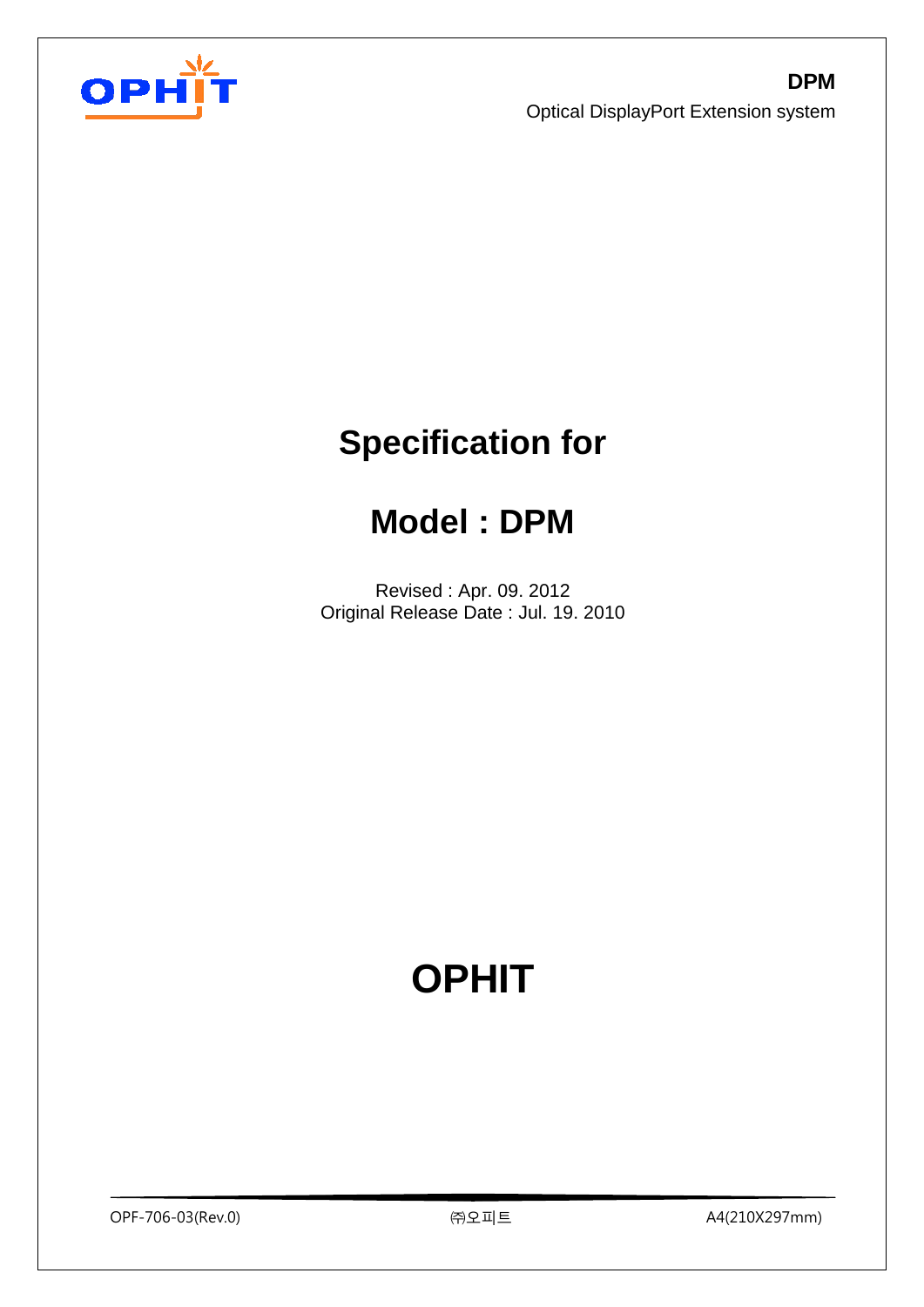

## **Revision History**

| <b>Version</b><br><b>Number</b> | <b>Revision Date</b> | <b>Author</b> | <b>Description of Changes</b>       |
|---------------------------------|----------------------|---------------|-------------------------------------|
| 1.0                             | Jul. 19, 2010        | J.H Lee       | <b>Initial Version</b>              |
| 1.1                             | Apr. 09. 2012        | J.H Lee       | <b>Ordering Information Removed</b> |
|                                 |                      |               |                                     |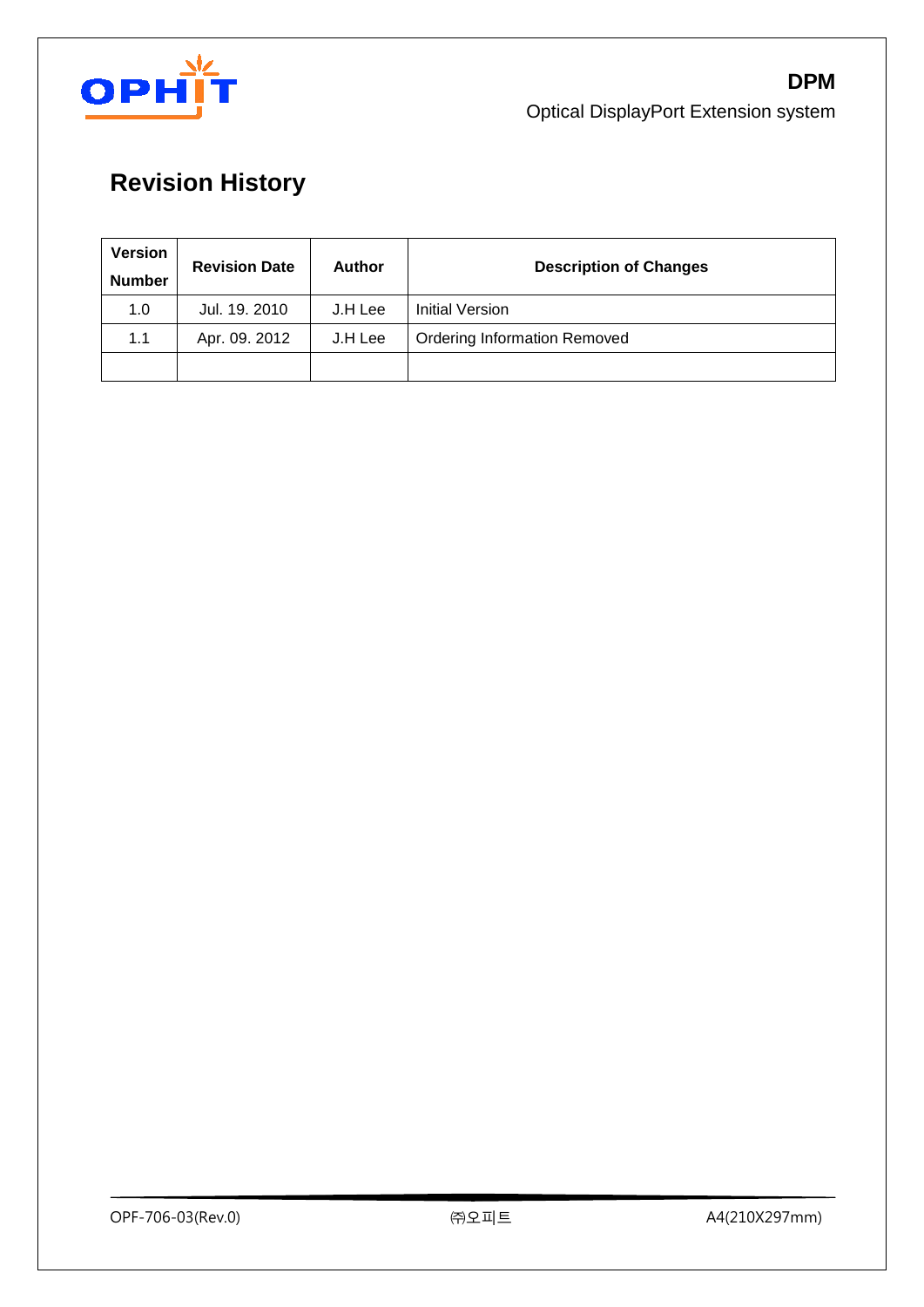

OPH

Optical DisplayPort Extension system

## **TABLE OF CONTENTS**

- **1. General Description**
- **2. General Specification**

#### **3. Absolute Maximum Ratings**

#### **4. Electrical Specification**

- 4.1 Electrical Specification
	- 4.1.1 Transmitter(Source) Module
	- 4.1.2 Receiver(Sink) Module
- 4.2 Connector Pin Assignment

#### **5. Mechanical Specification**

- 5.1 Case Dimension
- 5.2 Cable Information
	- 5.2.1 Electric Cable
	- 5.2.2 Optical Cable

#### **6. RoHS**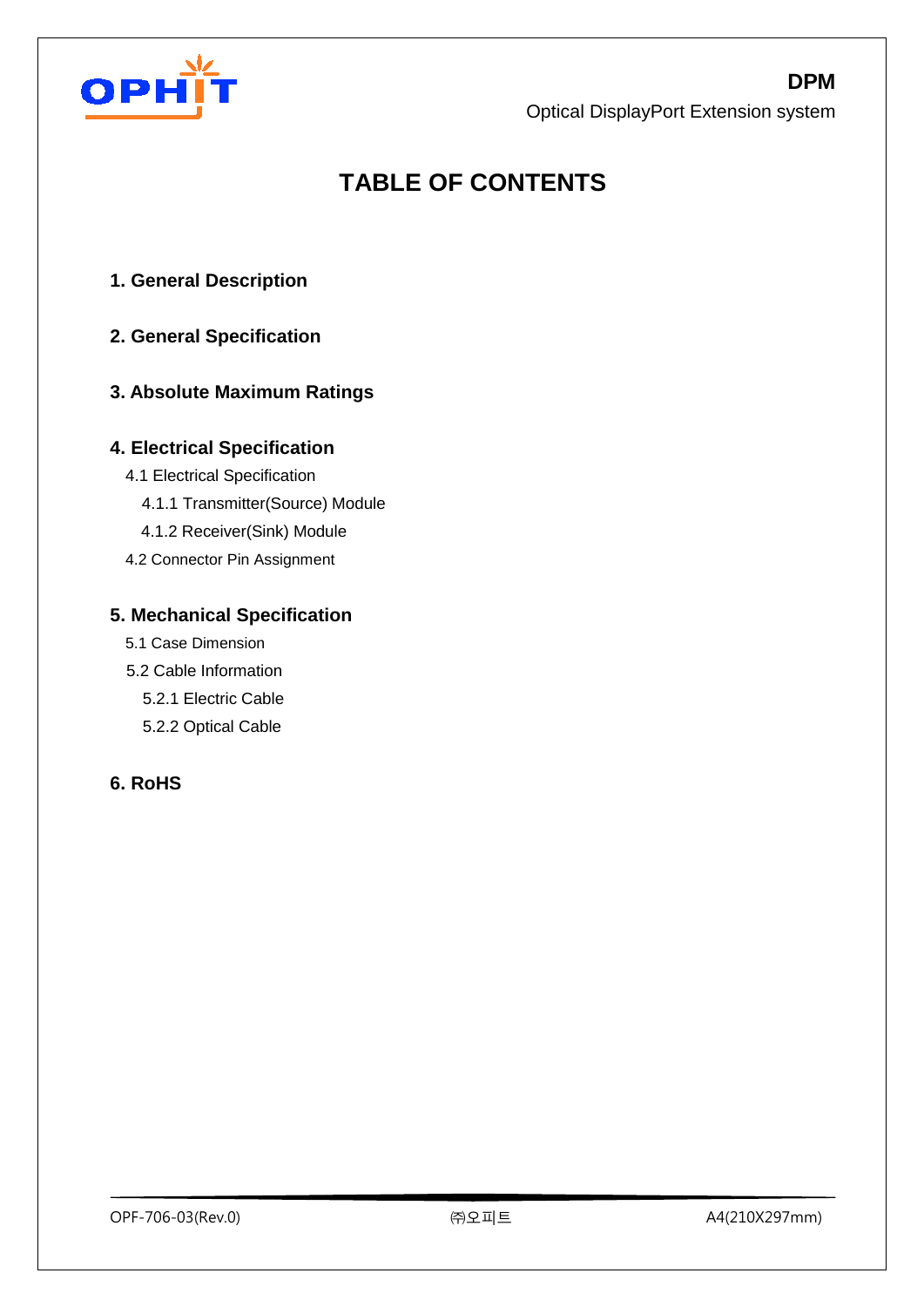

**DPM**

#### **1. General Description**

 **DPM**, optical DisplayPort extension, lets your DisplayPort compliant display device signal extend up to 65meters (215feet) away from host based on DisplayPort standard without signal degradation by WQXGA (2560x1600) resolution.

- **.** High speed and long distance transmission by optical system
- Fully compatible with DisplayPortV1.1a standard by VESA
- The use of standard DisplayPort source-sink connector
- Needs external power supply for proper operation
- MMF optical fiber + copper hybrid cable structure
- HBR(High Bit Rate) Cable Assembly (up to 2.7Gbs Data Rate)
- AUX and Hotplug channels are transmitted by copper line
- DPCP & HDCP compliant(DPCP & HDCP are not part of the DisplayPort standard)
- Power & channel operation LED installed

#### **2. General Specification**

|                             | <b>Symbol</b>                                                    |                           |  |  |
|-----------------------------|------------------------------------------------------------------|---------------------------|--|--|
| <b>Parameter</b>            | <b>Transmitter</b>                                               | Receiver                  |  |  |
| <b>Optical Converter</b>    | 4 ch 850nm Multi-mode VCSEL                                      | 4 ch GaAs PIN photo Diode |  |  |
| Input and Output Signal     | DisplayPort Signal (Std. V1.1a)                                  |                           |  |  |
| Video Bandwidth             | 10bit Deep color / 60Hz                                          |                           |  |  |
| Module Size                 | 114 x 25 x 21mm ( $W \times D \times H$ )                        | 73 x 25 x 21mm (WxDxH)    |  |  |
| <b>Electrical Connector</b> | 20 pin DisplayPort Plug(Female)<br>20 pin DisplayPort Plug(Male) |                           |  |  |
| Applied Fiber               | 50/125 µm Multi-mode glass-fiber                                 |                           |  |  |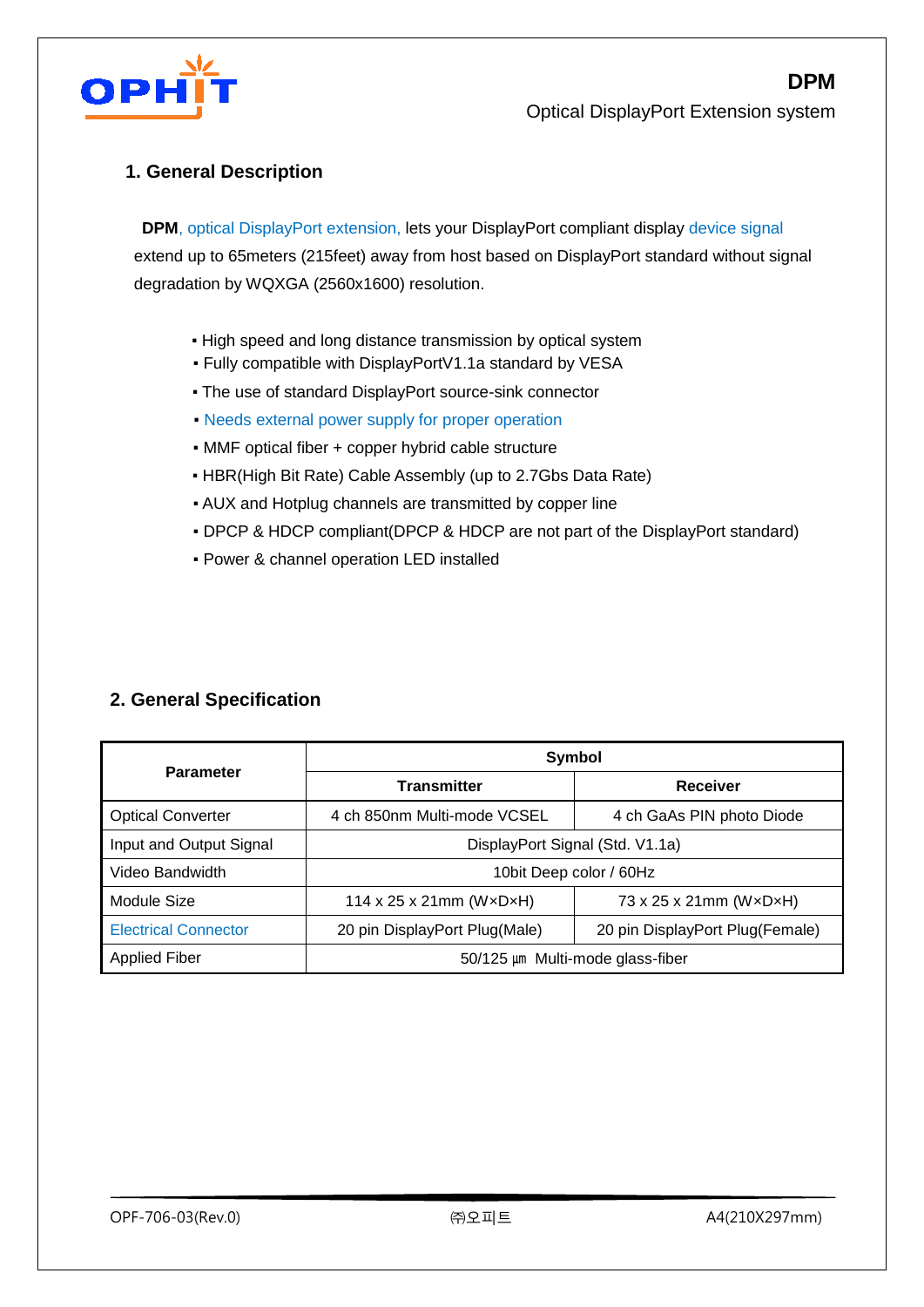

#### **3. Absolute Maximum Ratings**

| <b>Parameter</b>             | Rating                            |
|------------------------------|-----------------------------------|
| Storage temperature          | $-20^{\circ}$ C ~ $+70^{\circ}$ C |
| Operating temperature        | $0^{\circ}$ C ~ +50 $^{\circ}$ C  |
| <b>Power Supply</b>          | $-0.3 - +3.3V$                    |
| <b>Relative Humidity</b>     | $10 - 80 \%$                      |
| Lead-free solder temperature | 260°C, 10 seconds                 |

#### **NOTICE**

Stresses greater than those listed under "Absolute Maximum Ratings" may cause permanent damage to the device. These are stress ratings only and functional operation of the device at these or any other conditions above those indicated in the operations section for extended periods of time may affect reliability.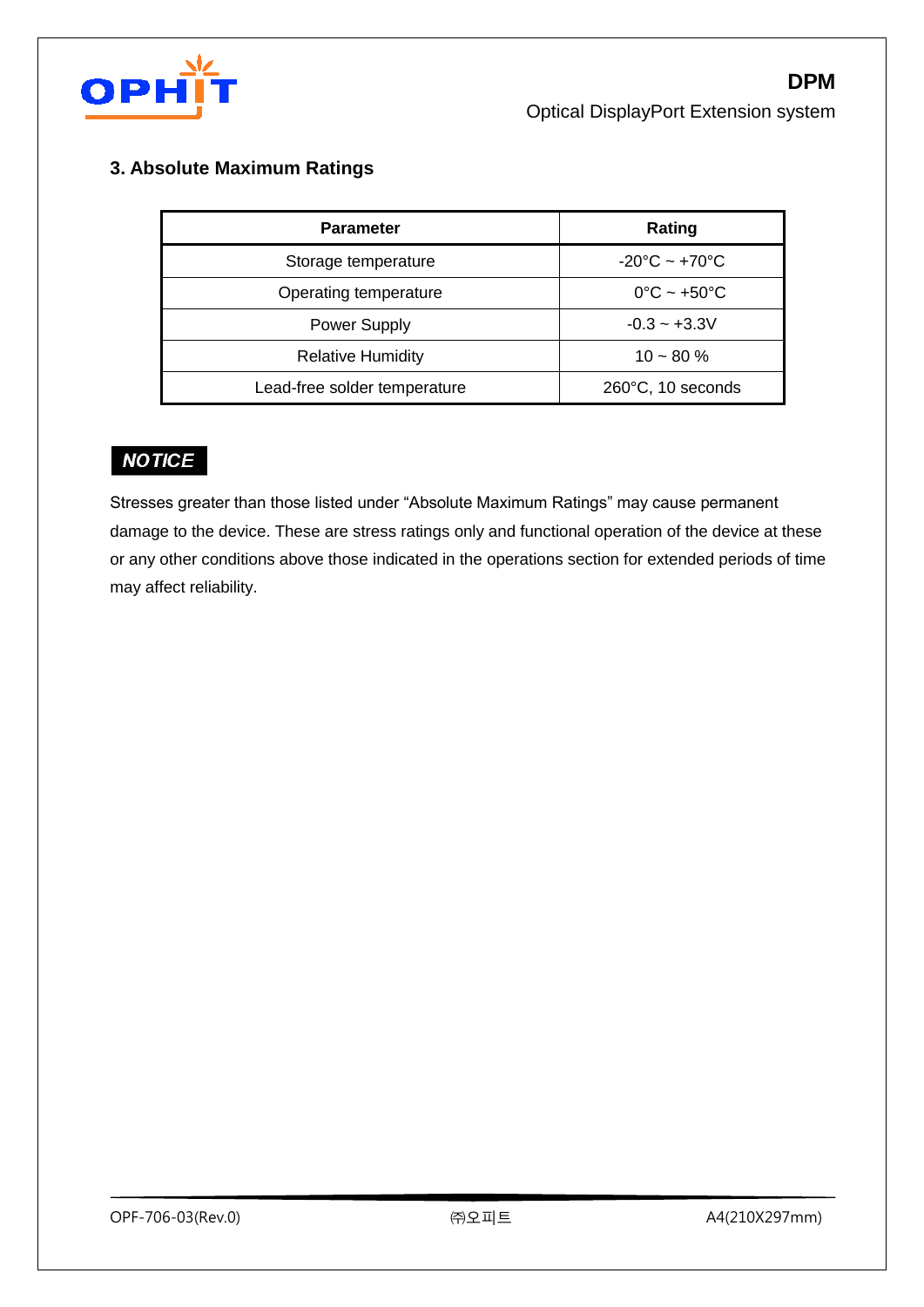

#### **4. Electrical Specification**

4.1 Electrical Specification

4.1.1 Transmitter (Source) Module

|                   | <b>Parameter</b>           | Symbol       | Min  | <b>Typ</b> | <b>Max</b> | <b>Units</b> | <b>Condition</b> |
|-------------------|----------------------------|--------------|------|------------|------------|--------------|------------------|
| $\mathsf{P}$<br>O | <b>Supply Voltage</b>      | <b>Vcc</b>   |      | $+3.3$     |            | V            |                  |
| W                 | <b>Supply Current</b>      | Icc          |      | 116        |            | mA           |                  |
| E<br>$\mathsf{R}$ | <b>Power Dissipation</b>   | Po           |      | 0.38       |            | W            |                  |
|                   | Diff. P-to-P Input level 1 | VTX-DIFF-PP1 | 0.34 | 0.4        | 0.46       | $\vee$       |                  |
| S                 | Diff. P-to-P Input level 2 | VTX-DIFF-PP2 | 0.51 | 0.6        | 0.68       | V            |                  |
| G                 | Diff. P-to-P Input level 3 | VTX-DIFF-PP3 | 0.69 | 0.8        | 0.92       | V            |                  |
| N<br>A            | Diff. P-to-P Input level 4 | VTX-DIFF-PP4 | 1.02 | 1.2        | 1.38       | V            |                  |
| L                 | <b>TX DC Common Mode</b>   | VTX-DC-CM    | 0    |            | 2.0        | V            |                  |
|                   | <b>TX AC Common Mode</b>   | VTX-AC-CM    |      |            | 20         | mV           |                  |

Transmitter module of Model DPM includes 4 channel VCSEL(Vertical Surface Emitting Laser Diode) with 850 nm invisible laser radiation.

Transmitter module of DPM is Class 1 Laser Product.

#### 4.1.2 Receiver (Sink) Module

|             | <b>Parameter</b>            | Symbol        | Min | <b>Typ</b> | <b>Max</b> | <b>Units</b> | <b>Condition</b> |
|-------------|-----------------------------|---------------|-----|------------|------------|--------------|------------------|
| P           | <b>Supply Voltage</b>       | <b>Vcc</b>    |     | $+3.3$     |            | V            |                  |
| O<br>W<br>Е | <b>Supply Current</b>       | lcc           |     | 196        |            | mA           |                  |
| R           | Power Dissipation           | Po            |     | 0.65       |            | W            |                  |
| S           | Diff. P-to-P Output Voltage | VRX-DIFF-PP-H | 120 |            |            | mV           | For HBR          |
| G<br>N      | Diff. P-to-P Output Voltage | VRX-DIFF-PP-R | 40  |            |            | mV           | For RBR          |
| Α           | <b>RX DC Common Mode</b>    | VRX-DC-CM     | 0   |            | 2.0        | V            |                  |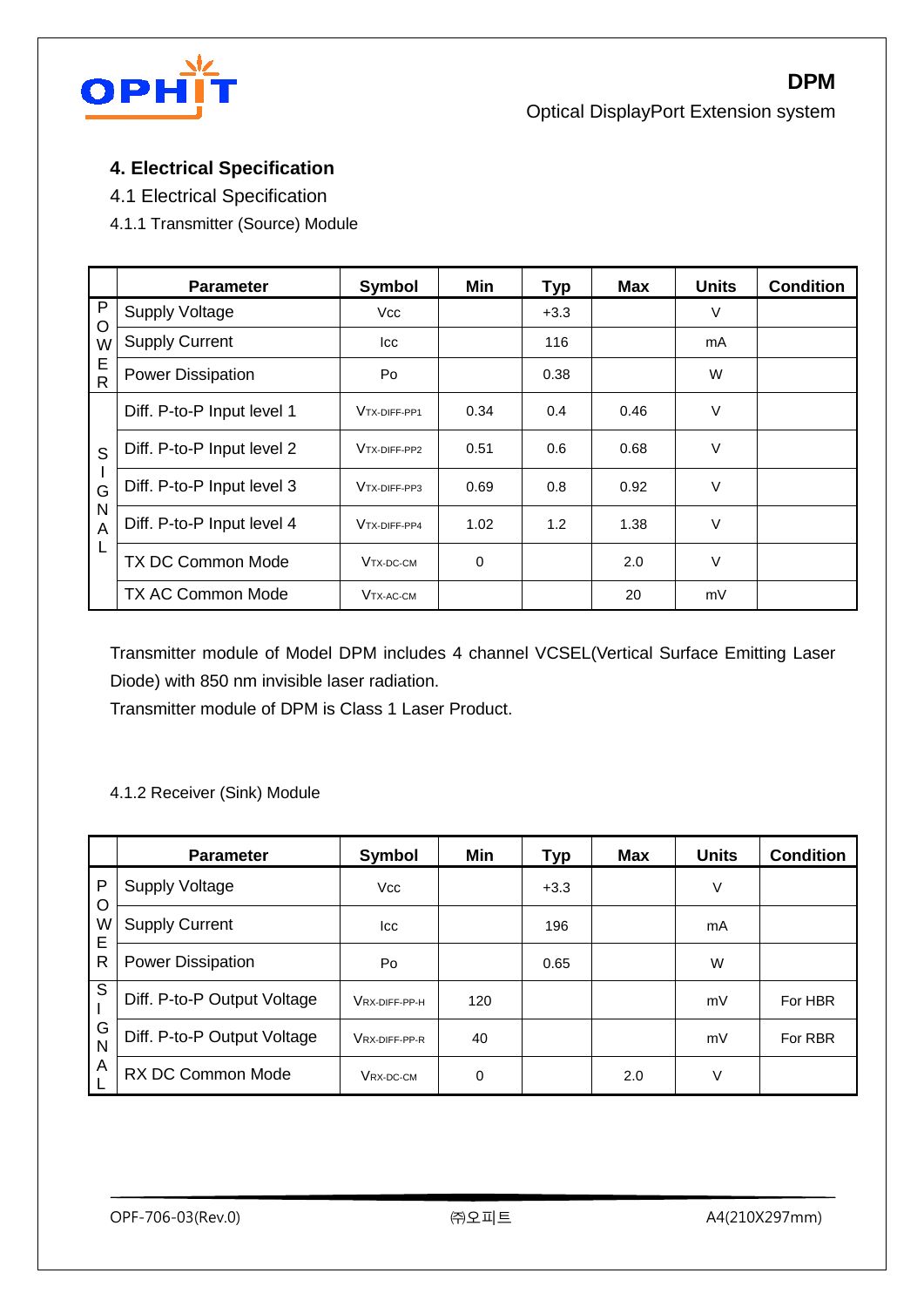

#### 4.2 Connector Pin Assignment

#### **Transmitter (Source, Male)**

| <b>Pin</b> | <b>Signal Assignment</b>    | <b>Pin</b> | <b>Signal Assignment</b>      |
|------------|-----------------------------|------------|-------------------------------|
| 1          | Main Link Lane 0 (Positive) | 11         | Ground                        |
| 2          | Ground                      | 12         | Main Link Lane 3 (Negative)   |
| 3          | Main Link Lane 0 (Negative) | 13         | Config1 (Ground)              |
| 4          | Main Link Lane 1 (Positive) | 14         | Config2 (Ground)              |
| 5          | Ground                      | 15         | <b>AUX Channel (Positive)</b> |
| 6          | Main Link Lane 1 (Negative) | 16         | Ground                        |
| 7          | Main Link Lane 2 (Positive) | 17         | <b>AUX Channel (Negative)</b> |
| 8          | Ground                      | 18         | Hot Plug                      |
| 9          | Main Link Lane 2 (Negative) | 19         | Return                        |
| 10         | Main Link Lane 3 (Positive) | 20         | DP_PWR (+3.3V input)          |

#### **Receiver (Sink, Female)**

| <b>Pin</b> | <b>Signal Assignment</b>    | <b>Pin</b> | <b>Signal Assignment</b>      |
|------------|-----------------------------|------------|-------------------------------|
| 1          | Main Link Lane 0 (Positive) | 11         | Ground                        |
| 2          | Ground                      | 12         | Main Link Lane 3 (Negative)   |
| 3          | Main Link Lane 0 (Negative) | 13         | Config1 (Ground)              |
| 4          | Main Link Lane 1 (Positive) | 14         | Config2 (Ground)              |
| 5          | Ground                      | 15         | <b>AUX Channel (Positive)</b> |
| 6          | Main Link Lane 1 (Negative) | 16         | Ground                        |
| 7          | Main Link Lane 2 (Positive) | 17         | <b>AUX Channel (Negative)</b> |
| 8          | Ground                      | 18         | Hot Plug                      |
| 9          | Main Link Lane 2 (Negative) | 19         | Return                        |
| 10         | Main Link Lane 3 (Positive) | 20         | DP PWR (+3.3V output)         |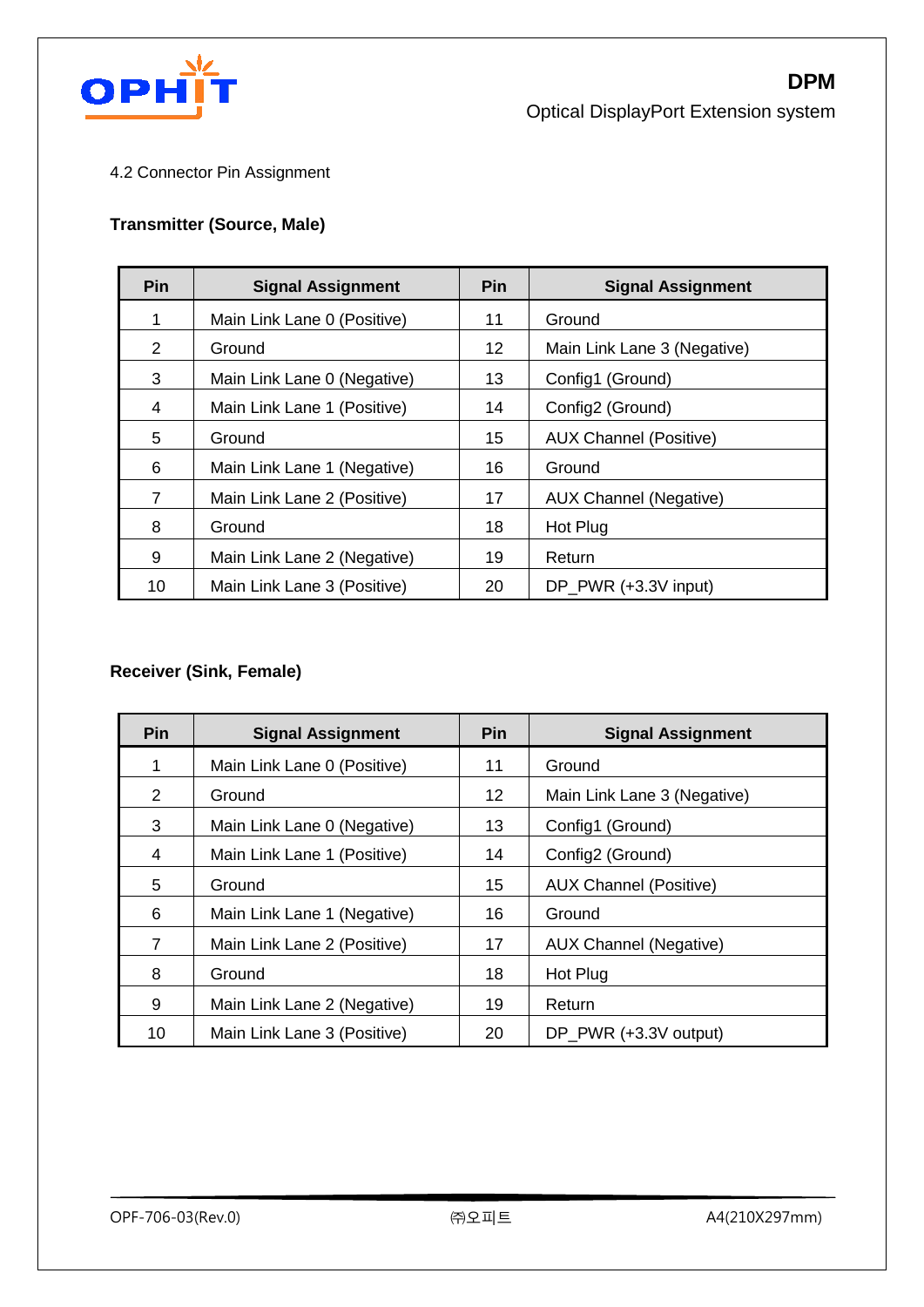

## **5. Mechanical Specification**

5.1 Case Dimension













OPF-706-03(Rev.0) ㈜오피트 A4(210X297mm)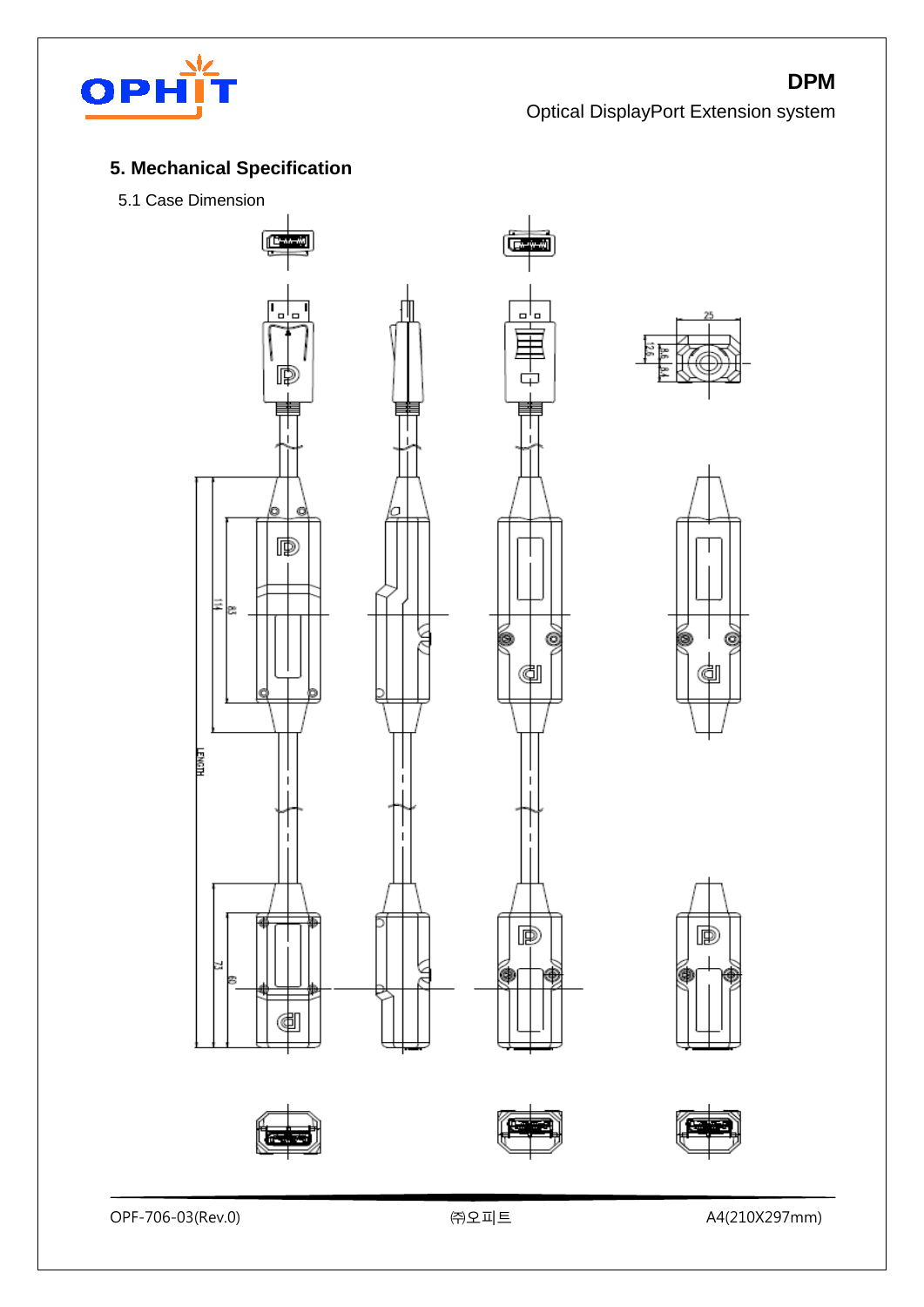

5.2 Cable Information



|     | <b>INNERMOLD</b> | PE LOW DENSITY                                                     |
|-----|------------------|--------------------------------------------------------------------|
| 2   | CONNECTOR        | DISPLAYPORT PLUG CONTACT: 15u" SHELL: G/F<br>W/LATCH W/COVER BLACK |
|     | CABLE            | Display Port CABLE UL20276 30AWG OD: 6.0 BLACK                     |
| NO. | PART NAME        | SPEC DESCRIPTION                                                   |

## PIN ASSIGNMENT:



Electrical character:

- a. 100% open & short testing.
- b. Withstanding voltage: DC 300V 0.01Sec.
- c. Insulation resistance: 10M Ohm(Min.).
- d. Conductive resistance: 3 Ohm(Max.).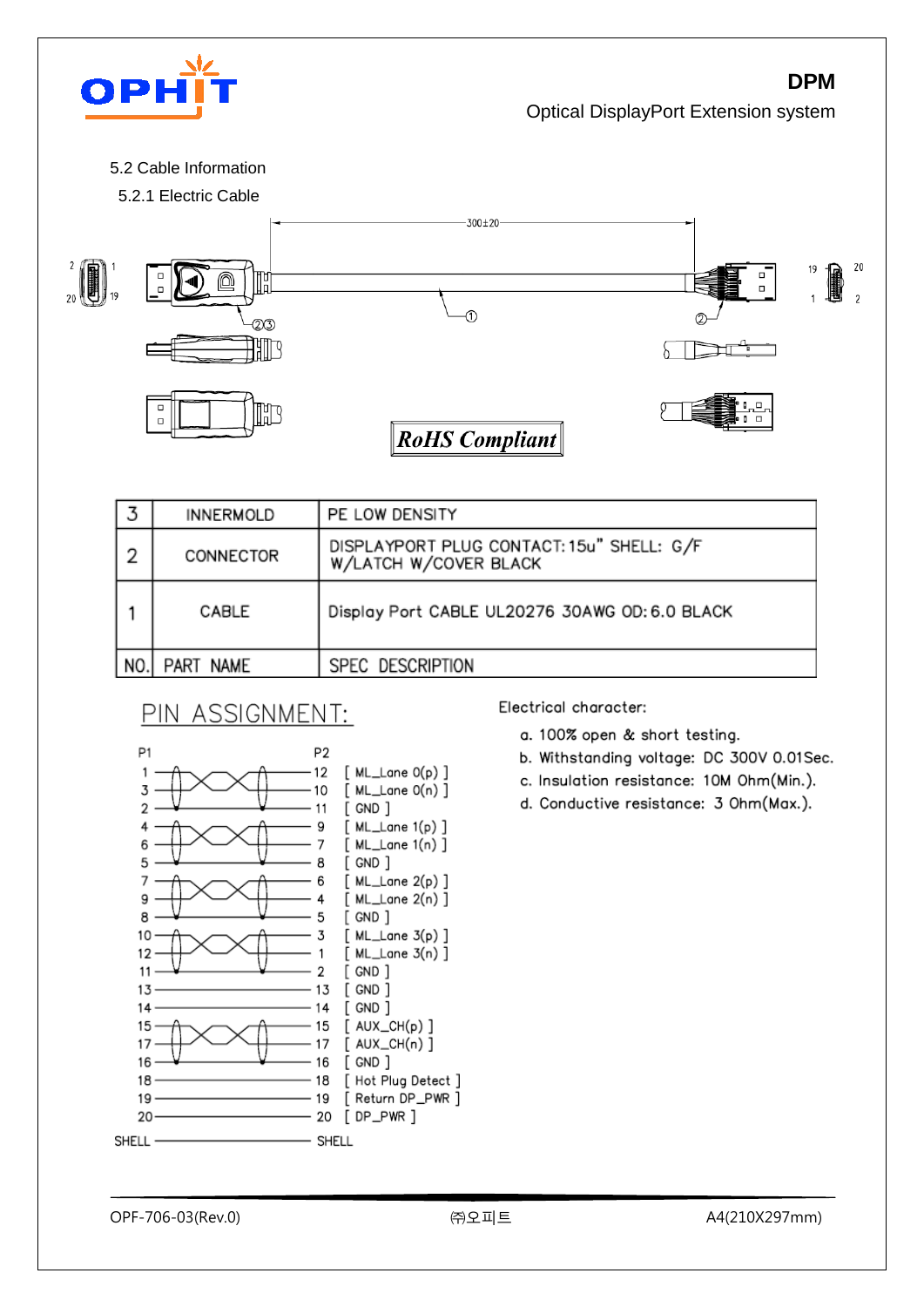

#### 5.2.2 Optical Cable

The construction of 4 optical fibers and 6 copper wires cable shall be in accordance with Figure 1 and Table 1.



 **Figure 1. Cable structure of DPM**

| Table 1. Specification of electrical wire for DPM cable |  |  |  |
|---------------------------------------------------------|--|--|--|
|---------------------------------------------------------|--|--|--|

| The Dimension of DPM Cable  |         |                             |  |  |  |  |
|-----------------------------|---------|-----------------------------|--|--|--|--|
| <b>Items</b>                | Unit    | Specification               |  |  |  |  |
| DVI Cable Make-up           |         | Layer Stranding             |  |  |  |  |
| Drain Wires (Size/Stranded) | mm(AWG) | $-0.203/7(24)$              |  |  |  |  |
| AL-Mylar Screen Shield      |         | A helically                 |  |  |  |  |
| Cable Outer Diameter        | mm      | $7.40 \pm 0.20$             |  |  |  |  |
| Jacket Color                |         | FR-PVC(Orange, Blue, Black) |  |  |  |  |
| Cable Marking               |         | If need                     |  |  |  |  |

The construction of 4 optical fibers and 4 copper wires cable shall be in accordance with Figure 2 and Table 2 and 3.



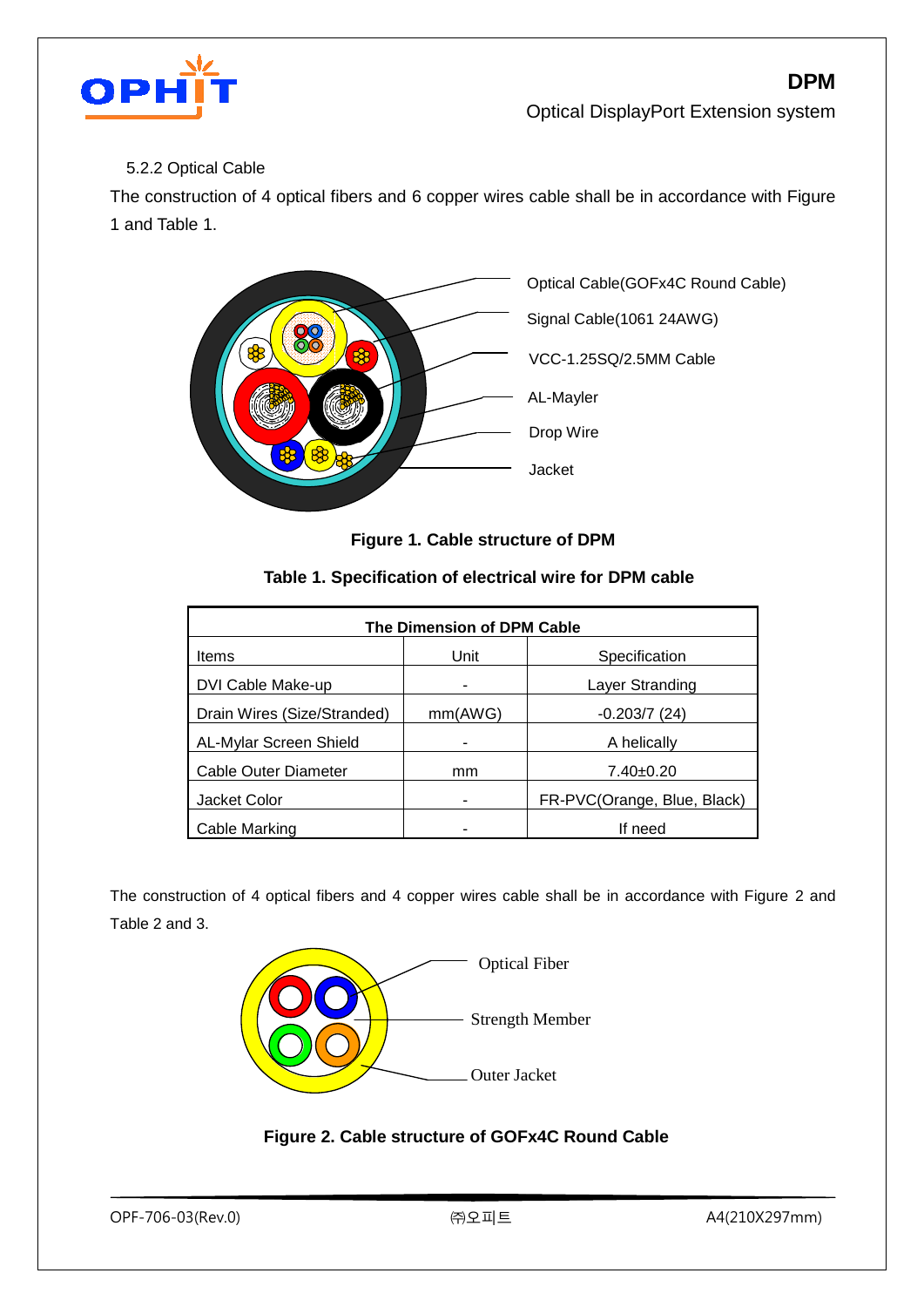

| <b>Item</b>              |                      | <b>Description</b>       |
|--------------------------|----------------------|--------------------------|
| Optical                  | Number               | 4                        |
| Fiber                    | <b>Structure</b>     | Figure 1                 |
| <b>Strength Member</b>   |                      | Aramid Yarn              |
| Outer                    | Material             | FR-PVC(Yellow)           |
| Jacket                   | Approx. Thickness    | 1.6 <sub>mm</sub>        |
| Nominal Outside Diameter |                      | $\phi$ 4.0±0.4mm         |
| Approximate Net Weight   |                      | 10kg/km                  |
|                          | Cable Identification | <b>OPTICAL DPM CABLE</b> |

#### **Table 2. Fiber Cable Construction**

#### **Table 3. Fiber Cable Characteristics**

| <b>Item</b>             | spec.                        | unit        | <b>Condition</b>                  |
|-------------------------|------------------------------|-------------|-----------------------------------|
| Storage Temperature     | $^{\circ}C$<br>$-40 \sim 70$ |             | Spooled                           |
| <b>Operational Test</b> | $-20 - 70$                   | $^{\circ}C$ |                                   |
| Max. Tensile Load       | 245                          | N           | By careless handling (short term) |
|                         | 75                           |             | By careless handling (short term) |
| Min. Radius Bend        | 125                          | mm          | After installing(long term)       |
| <b>Crush Resistance</b> | 490                          | $N/50$ mm   | By careless handling(short term)  |